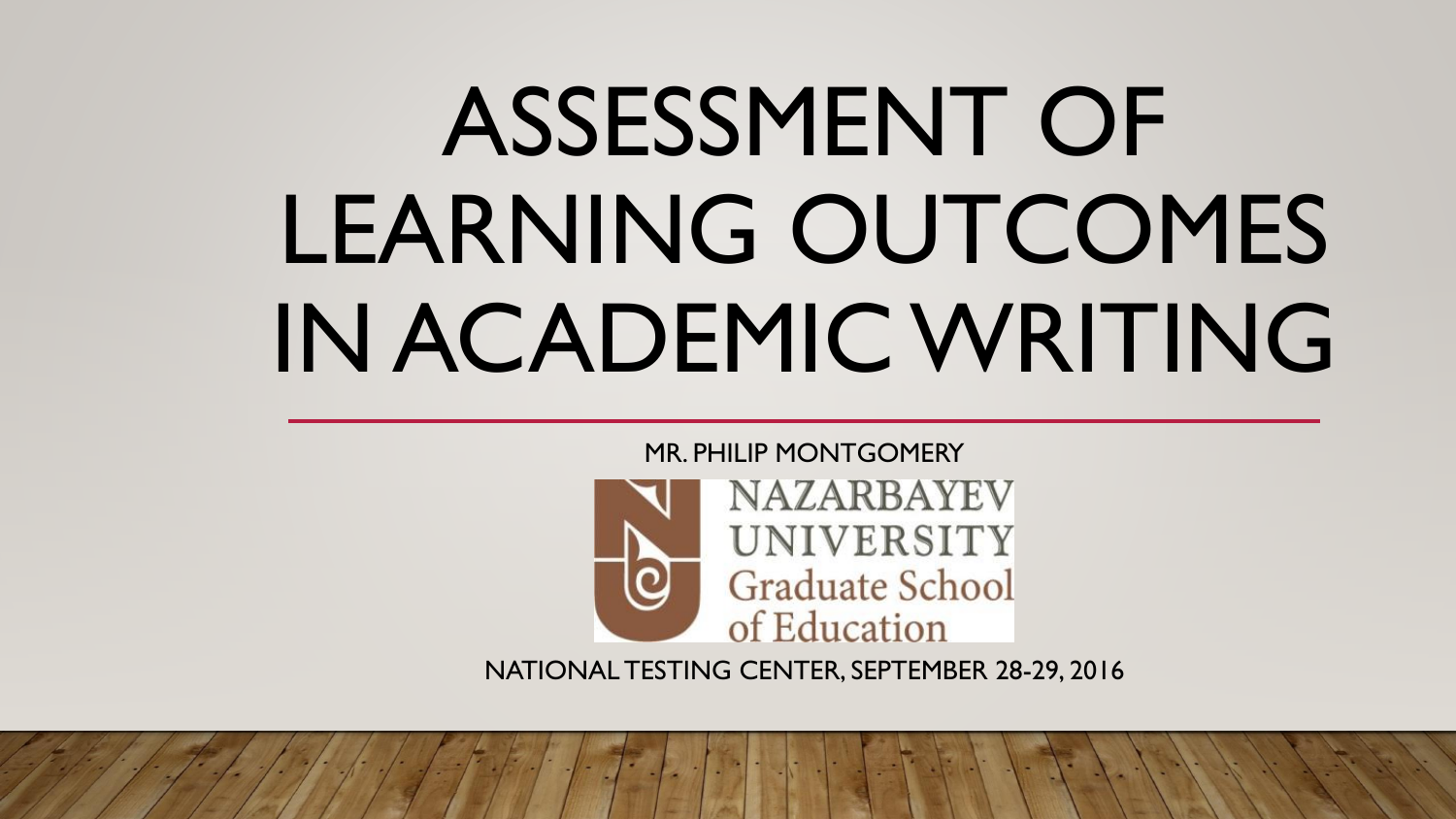## PRESENTATION OVERVIEW

### •Bologna Framework

•Syllabus Design

•Learning Outcomes

•Assessing with a rubric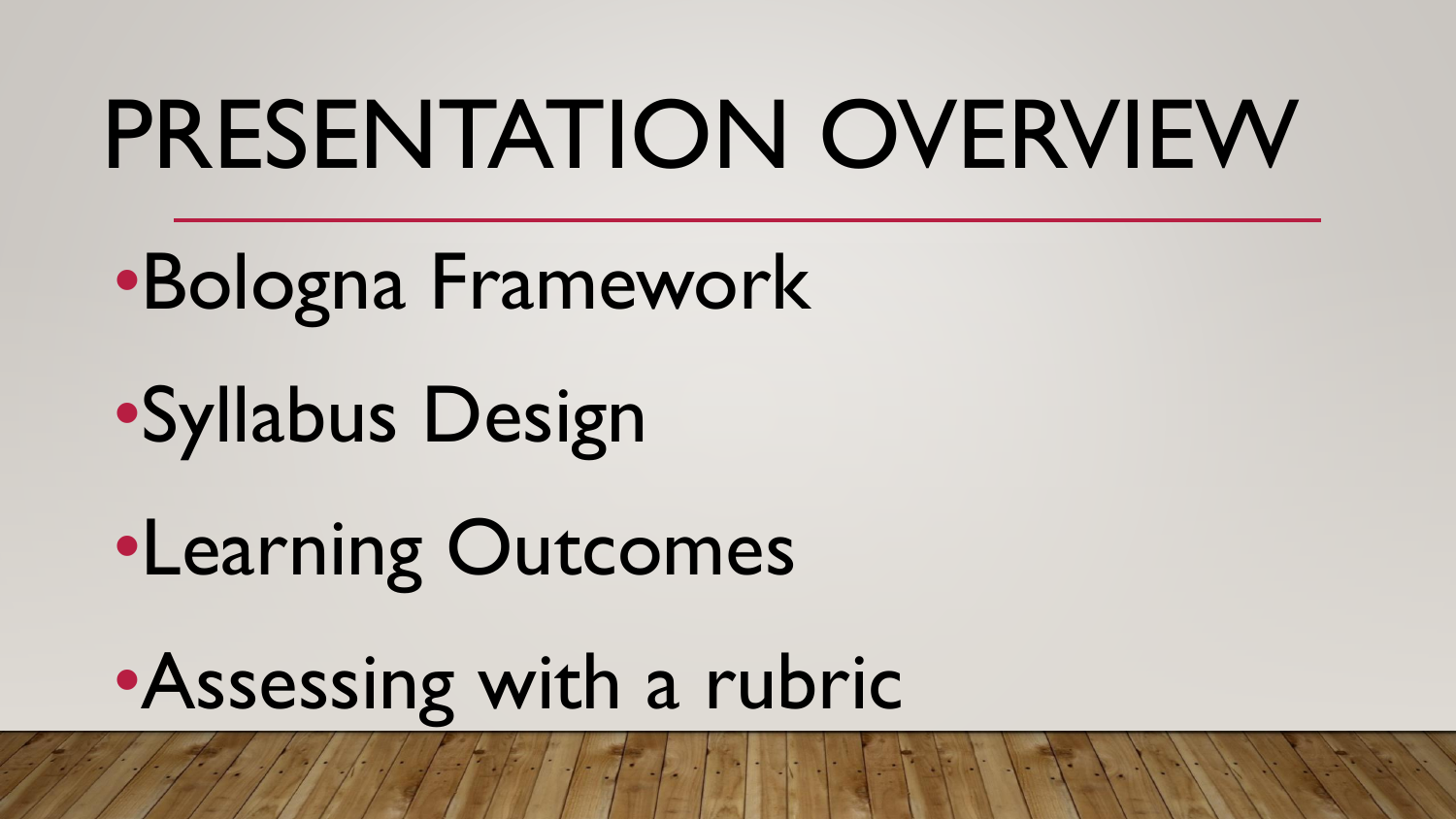## QUALITY ASSURANCE BOLOGNA REQUIREMENTS

### **Programs**:

- are designed with overall program objectives that are in line with the institutional strategy and have **explicit intended learning outcomes;**
- are designed by **involving students** and other stakeholders;
- are designed so that they enable **smooth student progression**;
	- (ENQA, 2015)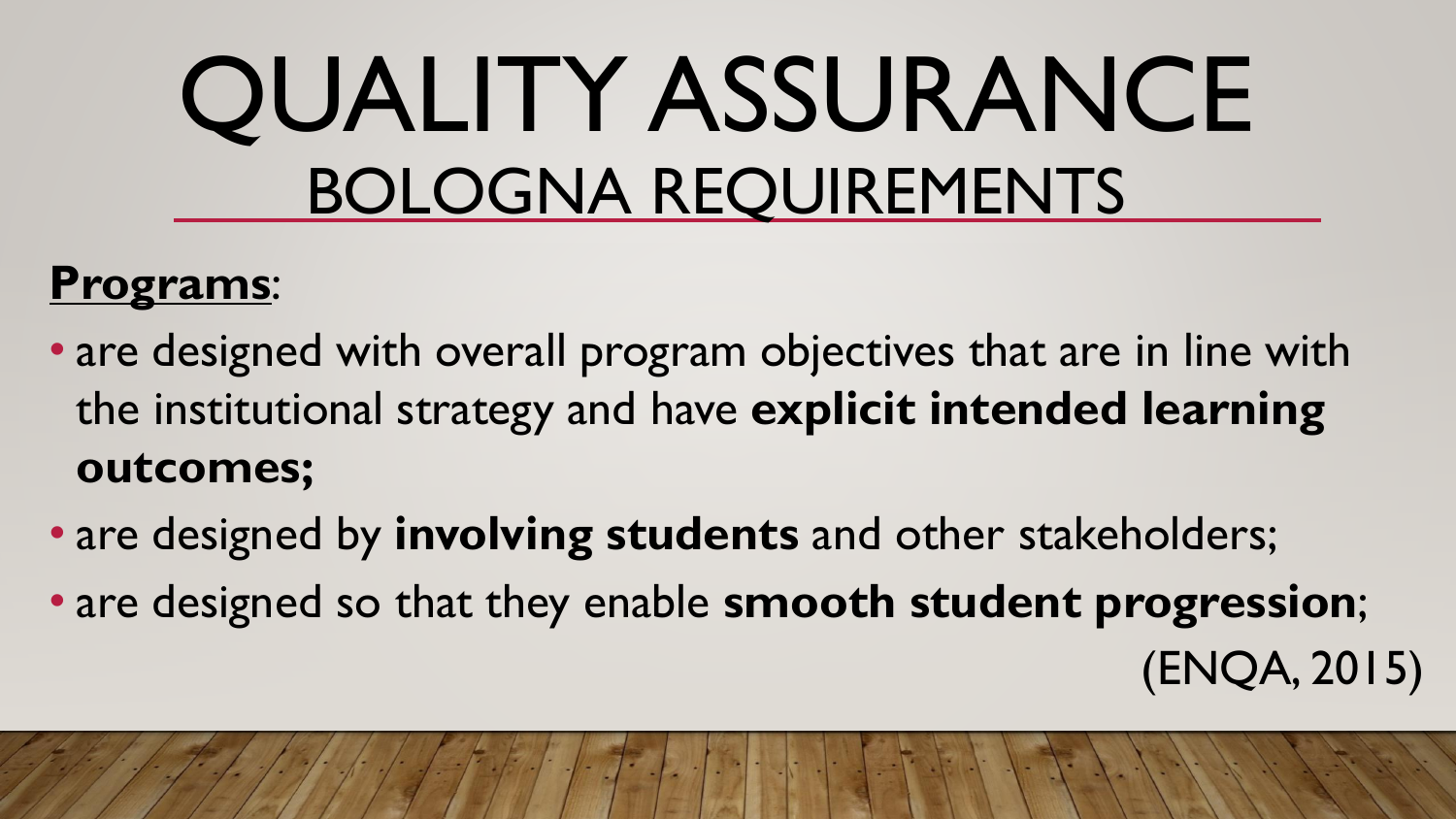### SYLLABUS COMPONENTS

- Title page with course name, number, Course organization (topics and year, credits, location, time, instructor contact info. themes) • Course requirements
- Course description (scope, purpose and relevance)

• Course objectives/learning outcomes

- Evaluation and grading policy
- Course policies and expectations
- Advice for learning
	- (Eberly, 2015)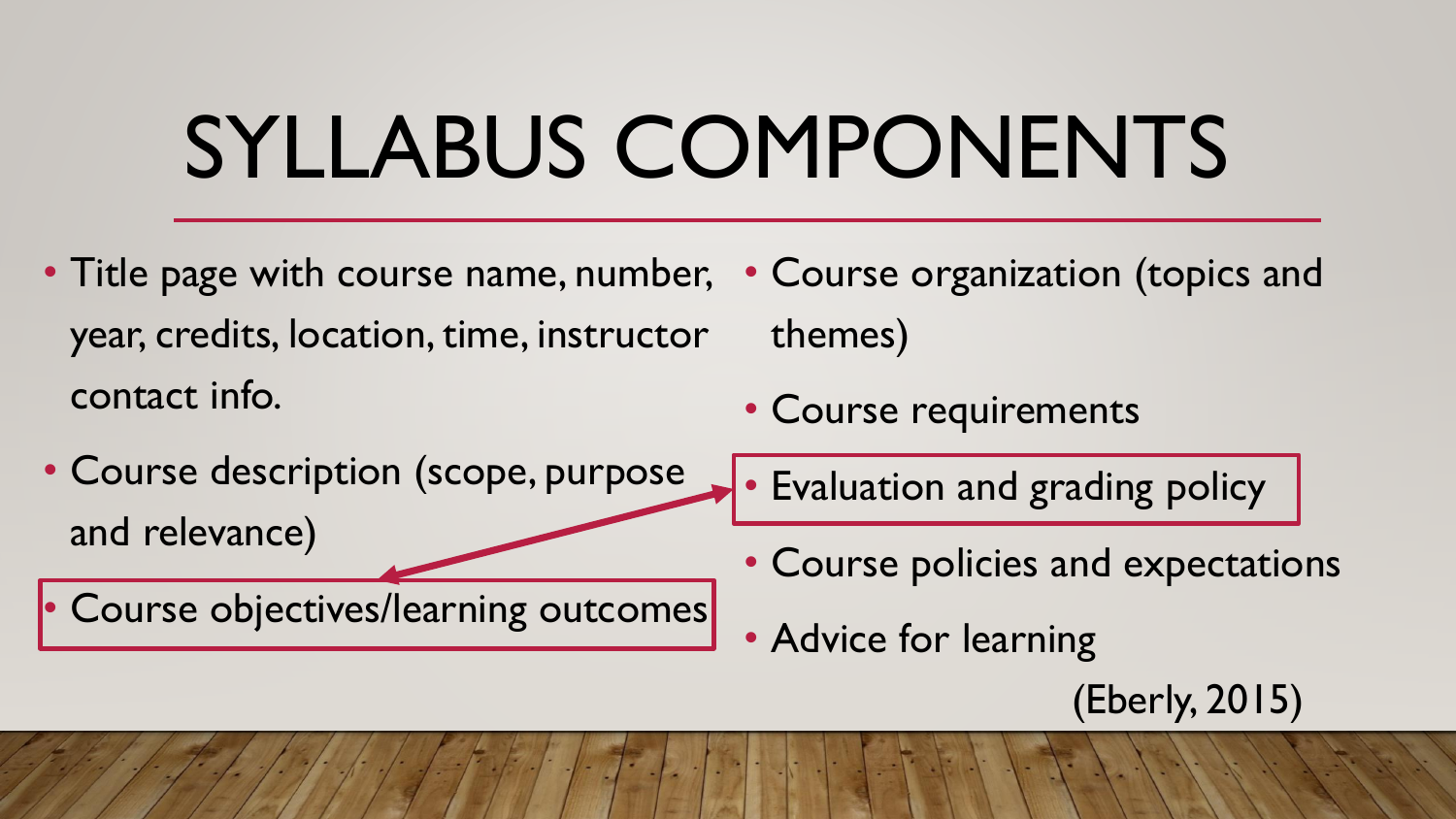### LEARNING OUTCOMES: HIGHER LEVEL LEARNING

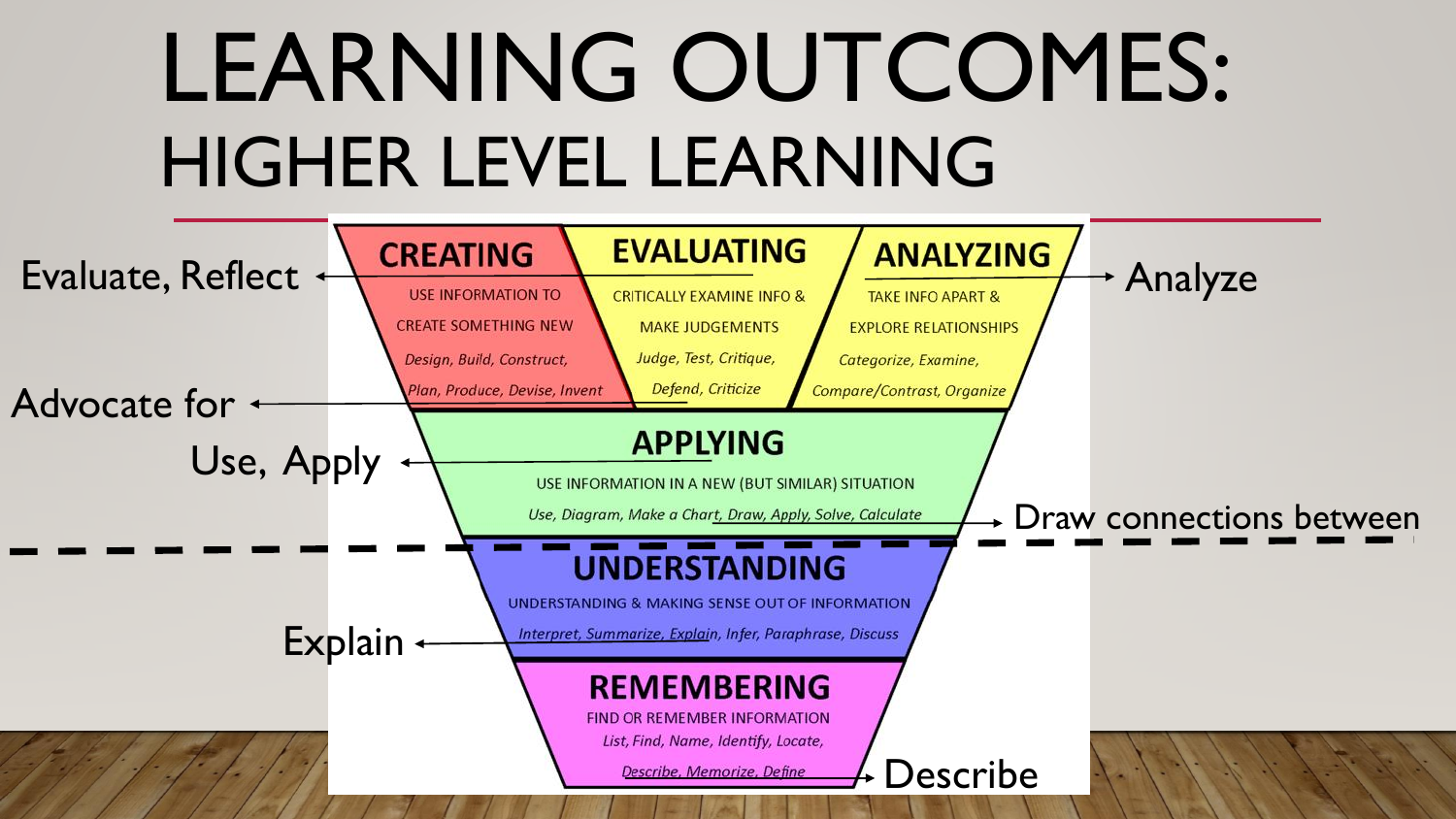# LEARNING OUTCOME ASSESSMENT

#### By the end of this course, you will be able to:

- Write academically, with a focus on thesis organization, cohesion and argumentation;
- Speak and listen effectively, with a focus on interviewing and defending one's position;
- Read with purpose and with greater effectiveness, with a focus on building useful vocabulary;
- Work effectively with your colleagues in peer-feedback and collaborative learning activities;
- Use the American Psychological Association (APA) citation and writing format system appropriately;
- Use the words and ideas of others in ethical and responsible ways;
- Self-evaluate and reflect on areas of strength and challenge in using English academically;



Understand

Apply

Defend

- **Create** 
	- Apply Analyze
		- Evaluate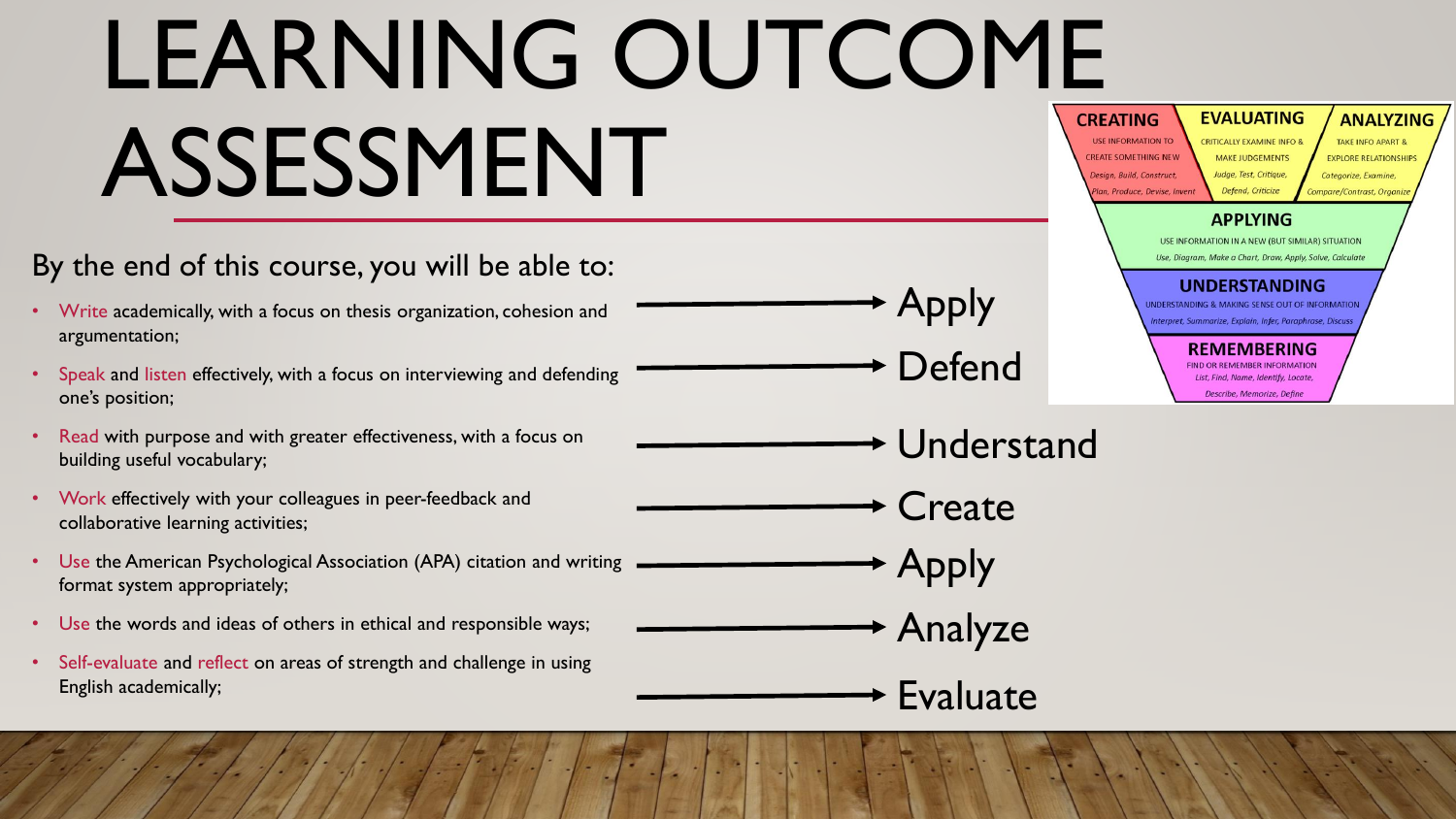# LEARNING OUTCOME ASSESSMENT

### By the end of this course, you will develop your capacity for:

- 1. Write academically, with a focus on thesis organization, cohesion and argumentation;
- 2. Speak and listen effectively, with a focus on interviewing and defending one's position;
- Read with purpose and with greater effectiveness, with a focus on building useful vocabulary;
- 4. Work effectively with your colleagues in peer-feedback and collaborative learning activities;
- 5. Use the American Psychological Association (APA) citation and writing format system appropriately;
- (6.) Use the words and ideas of others in ethical and responsible ways;
	- Self-evaluate and reflect on areas of strength and challenge in using English academically;

| <b>No</b>               | <b>Description</b>                                                                | Weighting | Learning<br>outcomes<br>assessed |  |
|-------------------------|-----------------------------------------------------------------------------------|-----------|----------------------------------|--|
|                         | <b>Attendance</b><br>(Measured by timely<br>weekly posts)                         | 15%       |                                  |  |
| $\overline{2}$          | <b>Weekly Blog Posts (7</b><br>total)                                             | 20%       | 103,4,6                          |  |
| 3                       | <b>Weekly Comments</b><br>$(7$ posts $\times$ 3<br>comments each $= 21$<br>total) | 10%       | 10314,6(7)                       |  |
| $\overline{\mathbf{4}}$ | Mini-thesis<br><b>Assignments (5</b><br>segments +   overall<br>$= 6$ total)      | 40%       | 102,3.5.6.07                     |  |
| 5                       | <b>Speaking Assignments</b><br>(I total)                                          | 15%       |                                  |  |

Observable, Varied and Aligned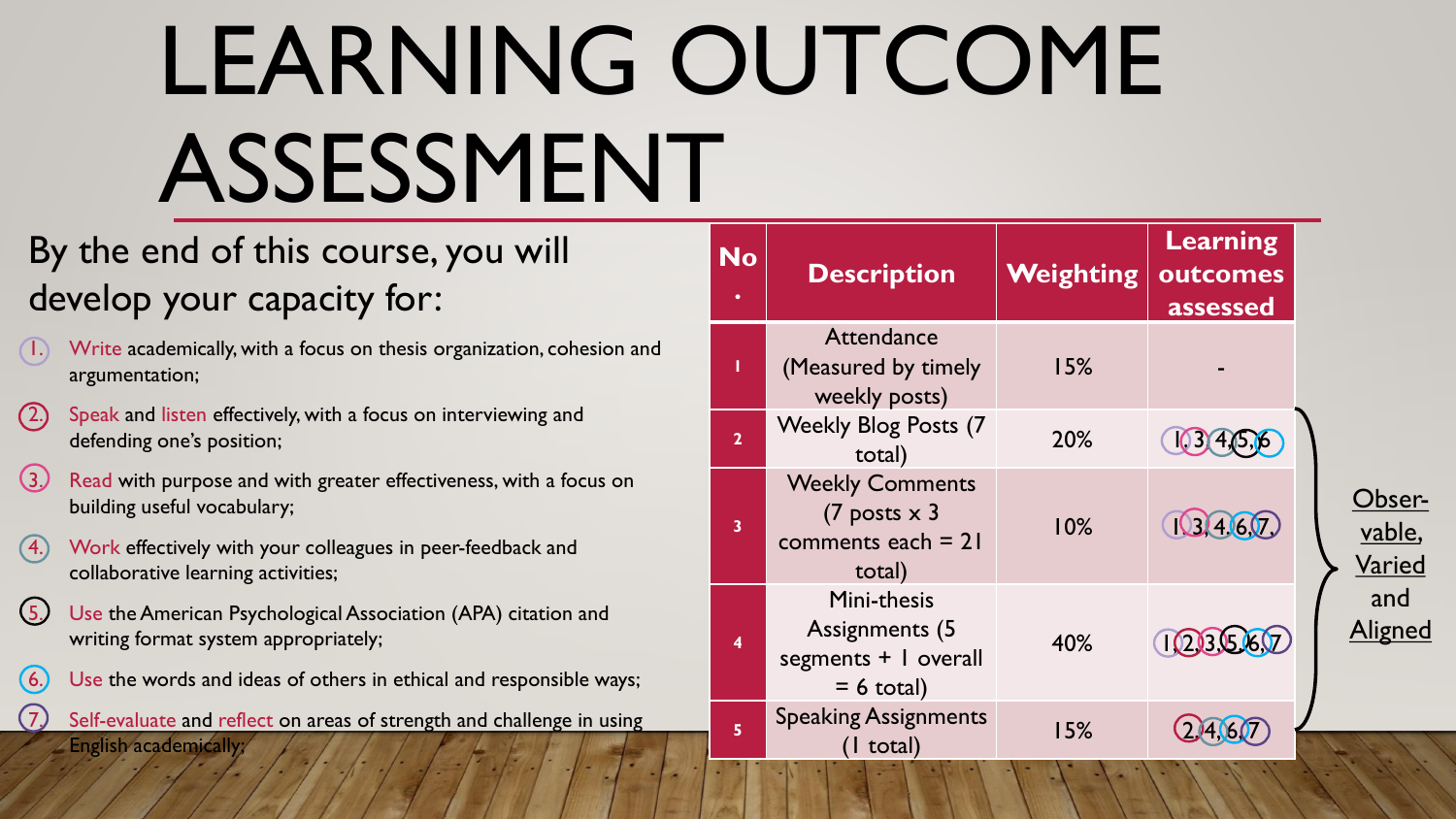# RUBRICS

- •Are descriptive, not evaluative
- •Clarify expectations
- •Increase reliability and transparency
- •Can be used for formative and summative assessment (Brookhart, 2013)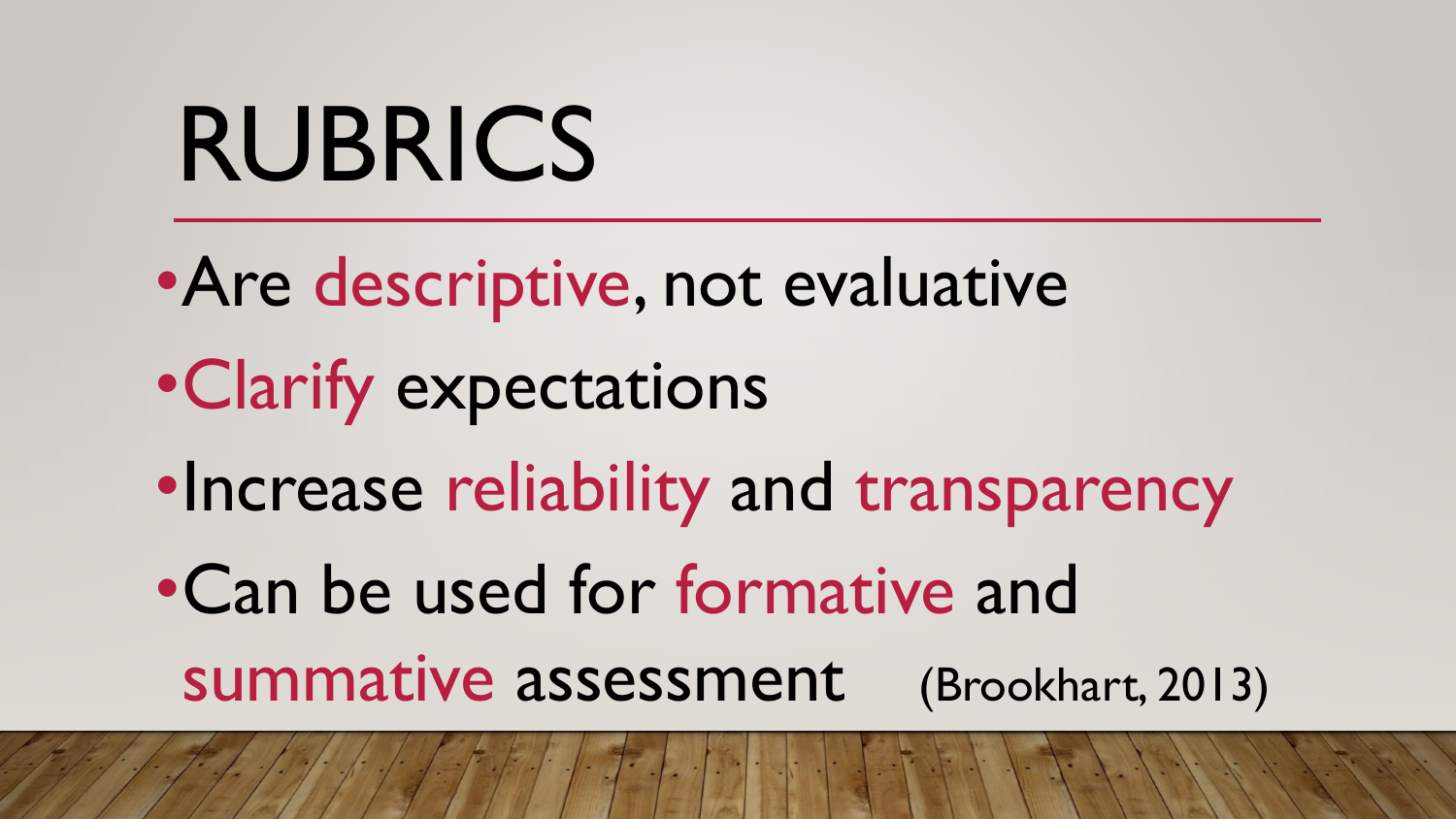### EXAMPLE WITH ACADEMIC WRITING

- 1. Students receive and practice using the rubric on a sample text
- 2. Students evaluate a peer's writing using the rubric
- 3. Students revise their work based on peer evaluations
- 4. Students submit final draft to instructor, who assesses with the rubric

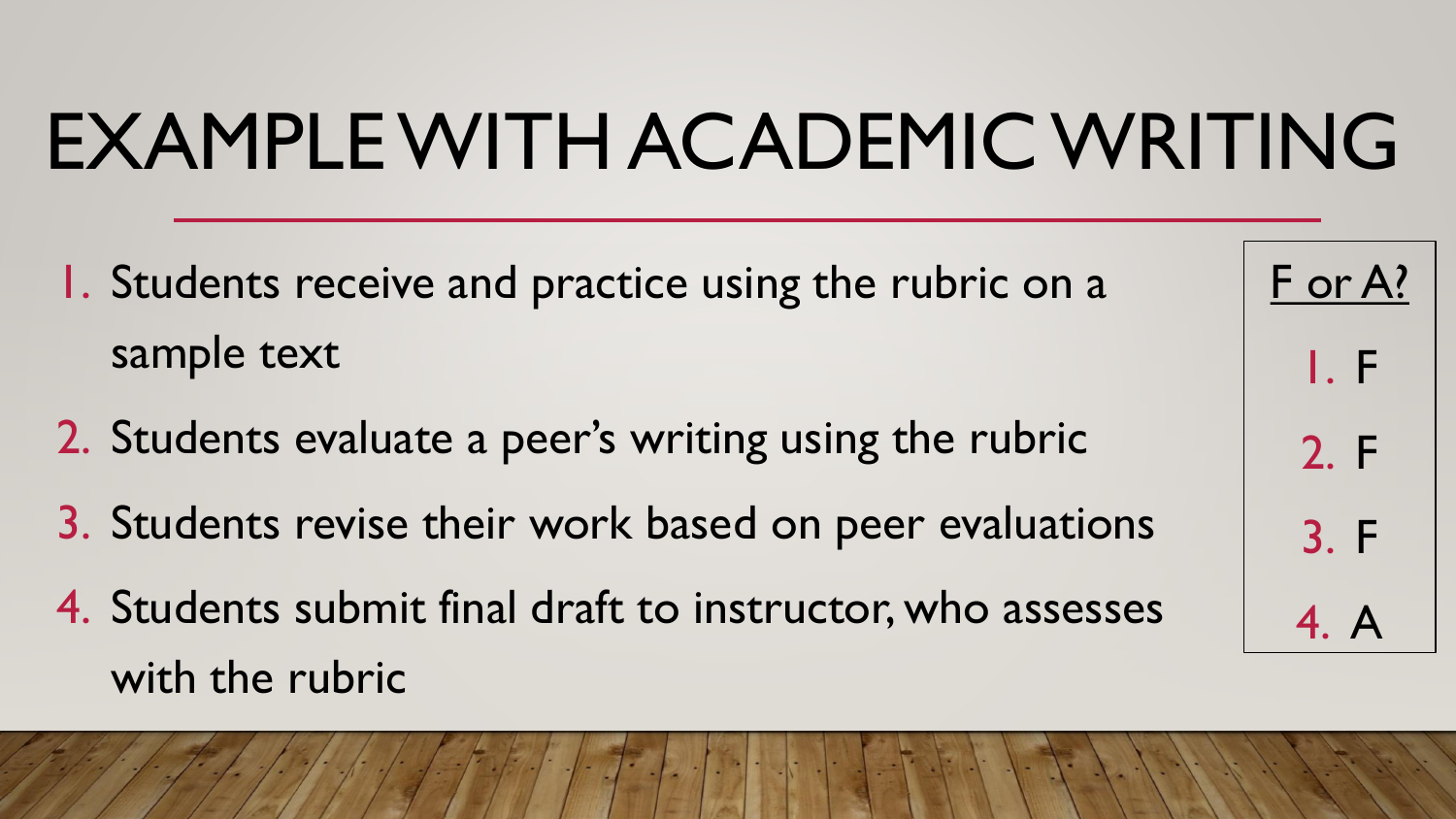## REVIEW AND QUESTIONS

- •Learning outcomes should be clearly explained, observable, and varied.
- •Tasks should be aligned to practice and then assess the learning outcomes in the syllabus.
- •Rubrics should clearly describe the assessment criteria.
- •Rubrics should not be used just at the final assessment, but rather throughout the learning process.